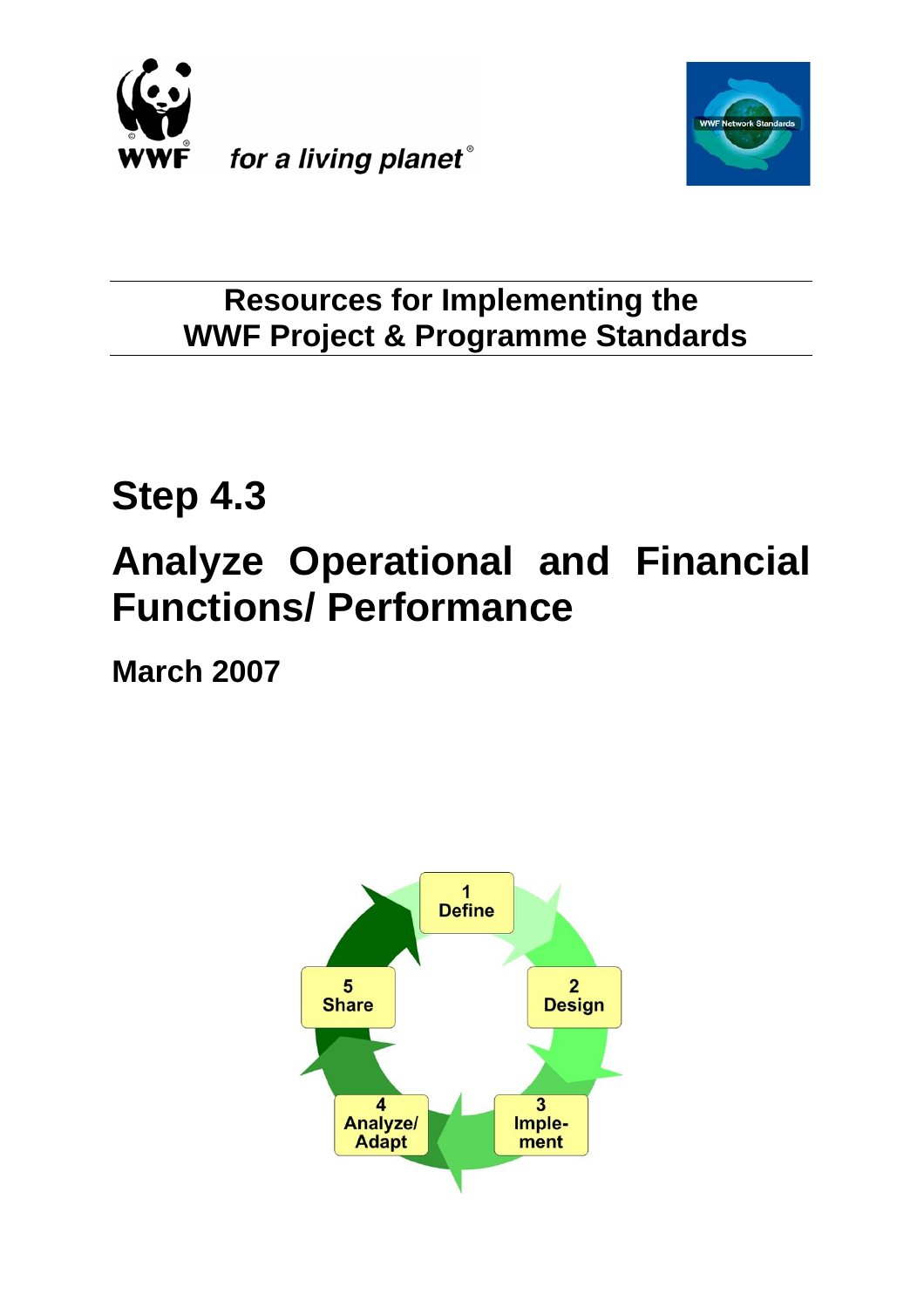



# **Step 4.3 Analyze Operational and Financial Performance**

# **Contents**

 $\overline{\phantom{a}}$ 

| Why Analyze Operational and Financial Functions/ Performance? 1<br>When to Analyze Operational & Financial Functions/ Performance? 2 |                                                                  |  |
|--------------------------------------------------------------------------------------------------------------------------------------|------------------------------------------------------------------|--|
|                                                                                                                                      |                                                                  |  |
|                                                                                                                                      |                                                                  |  |
|                                                                                                                                      | How to Analyze Operational & Financial Functions/ Performance? 3 |  |
|                                                                                                                                      |                                                                  |  |
|                                                                                                                                      |                                                                  |  |
|                                                                                                                                      |                                                                  |  |
|                                                                                                                                      |                                                                  |  |
|                                                                                                                                      |                                                                  |  |
|                                                                                                                                      |                                                                  |  |

This document is intended as a guidance resource to support the implementation of the *WWF Standards of Conservation Project and Programme Management.* Although each step in these *Standards* must be completed, the level of detail depends on the circumstances of individual projects and programmes. Accordingly, each team will have to what level of detail they want to apply the guidance in this document.

This document may change over time; the most recent version can be accessed at: <https://intranet.panda.org/documents/folder.cfm?uFolderID=60987>

**Written by:** Martine Maquet, WWF-Int **Edited by:** Will Beale, WWF-UK and Foundations of Success

Please address any comments to Sheila O'Connor [\(soconnor@wwfint.org](mailto:soconnor@wwfint.org)).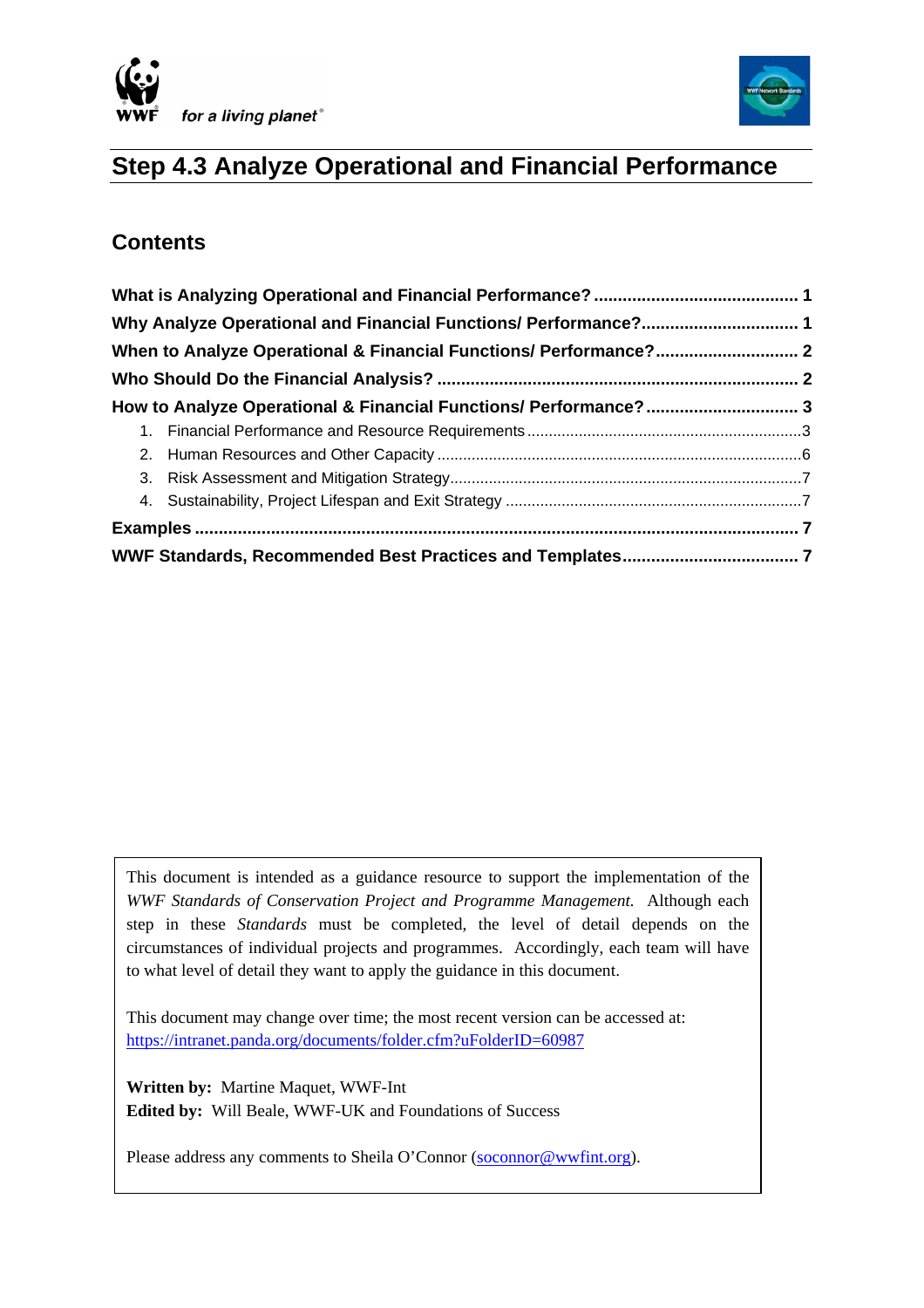# <span id="page-2-0"></span>**Analyze Operational and Financial Functions/ Performance**

# **What is Analyzing Operational and Financial Performance?**

Analyzing Operational and Financial Performance is essentially about converting management data that your project has collected into useful information. You can then use this information to make management decisions and inform your future actions. In that sense it is similar to the analysis that you do in Step 4.2 Analyze Results and Assumptions. As such it is important to regularly review your combined technical and operational/financial performance. The timings of the WWF project reporting cycle are designed to support a combined review, and the key outcomes of your analysis should be shared via these standard reports.

The basic process for analyzing operational and financial performance is more standardized than the process for analyzing technical performance and involves some standardized templates. It comprises an analysis of data resulting from implementation of your [Operational Plan \(Step 2.3\),](https://intranet.panda.org/documents/folder.cfm?uFolderID=60980) namely data related to your:

- **Financial Resource Requirements**  This will include an analysis of
	- o **Financial results**  Actual income and expenditure. There is a [standard "R3" template](https://intranet.panda.org/documents/document.cfm?uFolderID=52860&uDocID=54603) for reporting your income and expenditure, forecasting annual results, and analyzing any variances from the plan. This analysis should be done in conjunction with a review of your workplans.
	- o **Full Term Forecast (FTF)** A forecast of income and expenditure over the contracted lifetime of the project. Again there is a [standard FTF template.](https://intranet.panda.org/documents/document.cfm?uFolderID=52861&uDocID=54604) Your full-term forecast is often the same as your project budget.
	- o **Overall Financial Plan**  A broader, higher level plan that considers future needs and opportunities for leveraging funding.

*Note that, for some projects, the overall financial plan is the same as the plan for contracted funds (i.e., the full term forecast), so they would not have an overall financial plan to analyze). In addition, smaller shorter-term projects will not do full term forecasts because their funding period is so short.* 

- **Human Resource and Other Capacity Requirements**  Human resources and other capacities (e.g., political will, community support) required to implement your project.
- **Risk Assessment and Mitigation Strategy** Your project's risks and what you plan to do to reduce them..
- **Sustainability, Estimated Project Lifespan and Exit Strategy** How long your project will last, when and how you will exit your project (if feasible to do so), and how you will ensure sustainability of your project's achievements.

Once you have analyzed the planned versus actual performance and considered your results in the light of your current context, you can decide what actions are required to improve your plans and future performance.

# **Why Analyze Operational and Financial Functions/ Performance?**

One thing is virtually certain about a financial (or any other) plan: it will not turn out to be 100% accurate. That's because nobody can exactly predict the future, regardless of what process,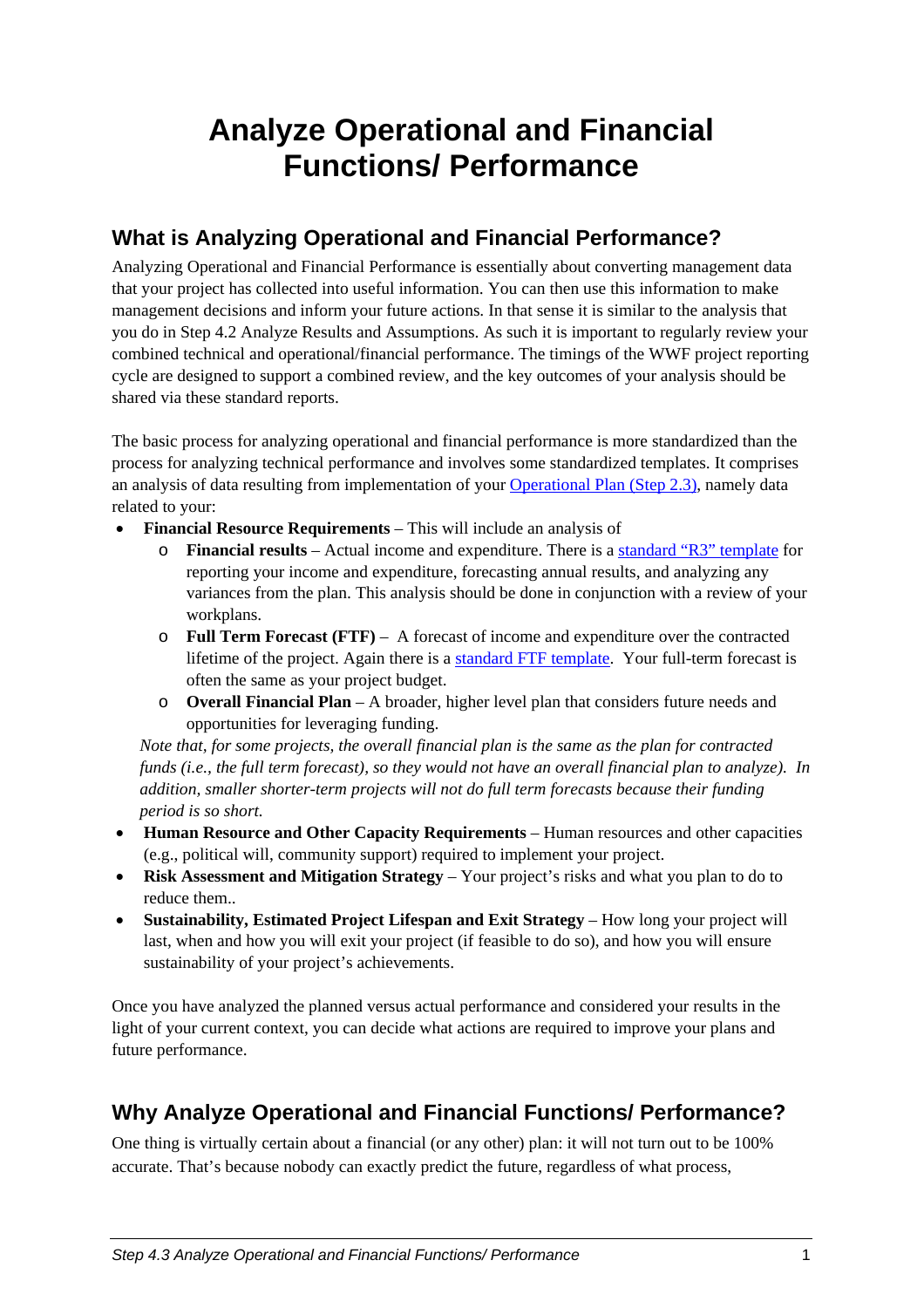<span id="page-3-0"></span>information, tools, or models are used. Therefore you need to **analyze** your operational and financial data to see whether you are on track, **forecast** your future expected results, and **adapt** your plans as a consequence of your analysis (see also basic guidance to [4.4 Adapt your Plans and Budgets](https://intranet.panda.org/documents/folder.cfm?uFolderID=60988)).

The analysis should be seen as a learning process for both technical and financial managers. Specifically a good financial and operational analysis will help you to:

- Assess how your project is performing in terms of project results achieved and the resources invested (cost-benefit)
- Assess the project's capacity to achieve its objectives within its planned budget
- Identify misuse or inefficient use of financial resources, including the identification of errors in allocations of expenditure or income.
- Identify problems and opportunities in funding project activities.
- Assess whether the key risks have changed, and whether they are being managed effectively.
- Review whether human and other capacity is being built as necessary.
- Assess whether the project is currently financially sustainable and is progressing towards a sound financial footing.
- Assist in providing a clear rationale to donors and partners on what changes need to be made and why. For example, if your spending is behind plan, your financial forecast helps you to (i) negotiate funding extensions with your Donor(s) or (ii) communicate the excess of funds for a given period of time, so WWF can maximize the use of these funds in other projects in the shortterm.
- Identify lessons and good practice that can be shared, especially in relation to improving the quality and efficiency of strategic plan implementation.

# **When to Analyze Operational & Financial Functions/ Performance?**

As is the case for [Step 4.2,](https://intranet.panda.org/documents/folder.cfm?uFolderID=60986) analysis of operational and financial performance should be a continuous process, and it is important to find ways to fit this analysis into your workplan. In particular, you should have a clear idea about where budget variances are coming from on a monthly basis at least. This will allow you to react strategically and early enough to address difficulties or opportunities.

You also need to identify up front when formal (financial and technical) reports are required, when decisions will be made, and when revised workplans and budgets are required. You should then work back from these dates to identify when a formal analysis will need to be done. The WWF Standard [Table of Project Reporting Cycle](https://intranet.panda.org/documents/document.cfm?uFolderID=52860&uDocID=54603) within the Operational Network Standards is the best starting point for this. See also the guidance for [Step 4.4 Adapt Your Plans and Budgets](https://intranet.panda.org/documents/folder.cfm?uFolderID=60988) for advice on how to adapt plans as a result of your analysis.

# **Who Should Do the Financial Analysis?**

An efficient and coherent analysis is a result of a continuous and open **collaboration between technical and financial staff.** In particular it is essential that technical staff participate in the financial analysis and fully understand the key messages coming from it. Too often, financial reports to donors are prepared by finance staff with no reference to or discussion with the project manager. This results in a lack of consistency with Technical Reports and sends a confused message to donors.

Much of the initial financial analysis is indeed carried out by the finance staff. However before they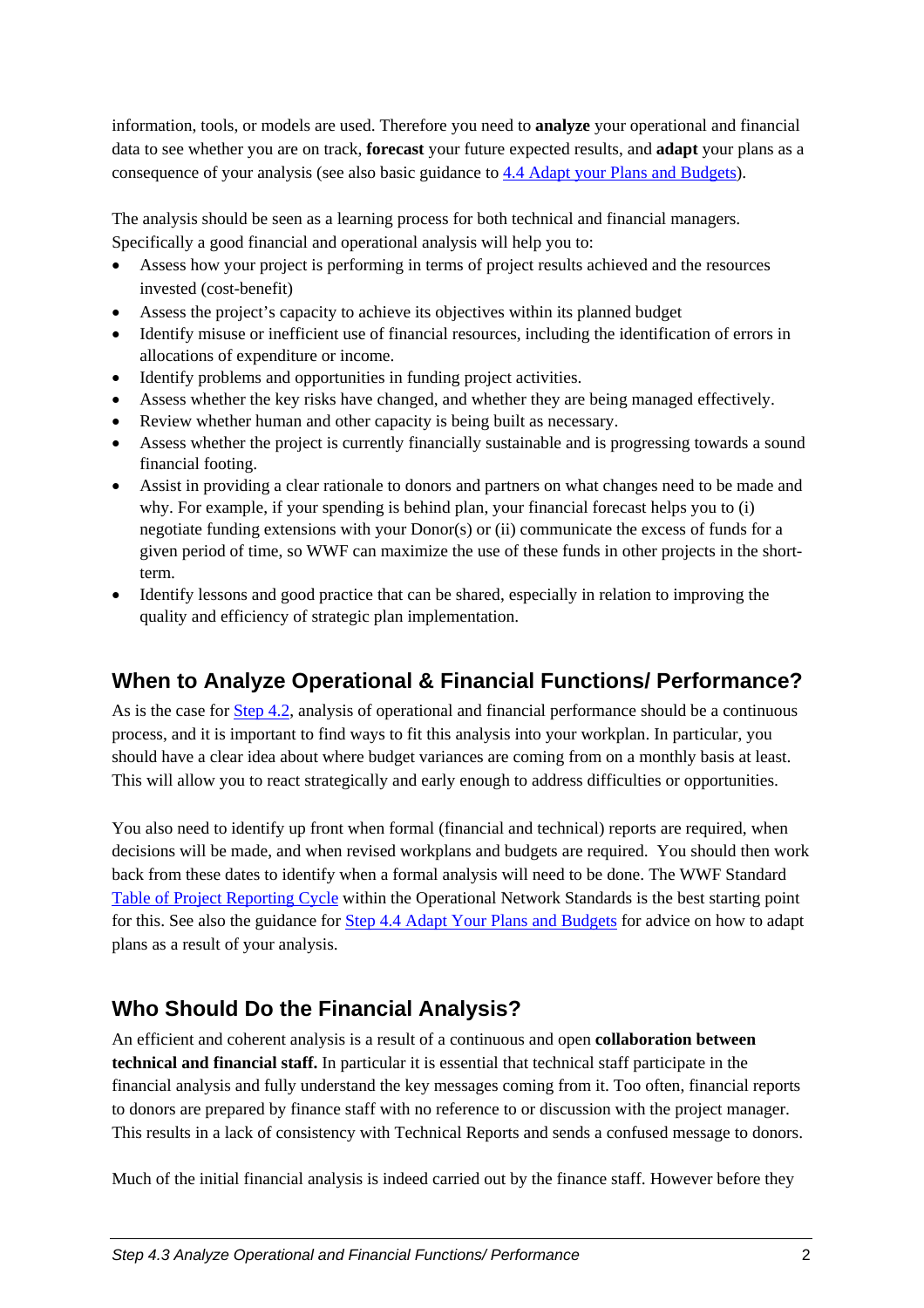<span id="page-4-0"></span>start to get into the detail in the accounting records, the team should agree on what should be analyzed. It is useful for the project manager to understand how the finances work so that he/she can remain in control of the process and help guide the analysis.

For details on how financial responsibilities should be distributed among the project manager/ project team members and the project administrator/finance staff, please refer to [basic guidance for Step 2.3](https://intranet.panda.org/documents/folder.cfm?uFolderID=60980)  [Operational Plan](https://intranet.panda.org/documents/folder.cfm?uFolderID=60980) (see Box 1).

NB: While we do not intend to make accountants out of technical managers, it is helpful to the analysis process if technical staff have a general understanding of how the WWF accounting systems work and what project data they are capable of providing. Technical managers are encouraged to ask their Finance Managers/Management Information System Managers to give them an in-depth overview of the financial accounting systems (e.g. ACCPAC/CASHBOOK for most Programme Offices). This overview should concentrate on the type and structure of information that the system can handle and its capacity to produce financial reports in a format that is useful to your project.

# **How to Analyze Operational & Financial Functions/ Performance?**

The most important consideration is to ensure that the analysis is accurate and relevant, that the people using the findings understand them, and that results are available when they are needed. In particular for internal reporting in WWF: quarterly financial reports and forecasts are required at specific dates in the annual project cycle. Six monthly technical progress reports give you an opportunity to review and report on other operational aspects. Please refer to WWF Standard [Table of](https://intranet.panda.org/documents/document.cfm?uFolderID=52860&uDocID=54603)  [Project Reporting Cycle](https://intranet.panda.org/documents/document.cfm?uFolderID=52860&uDocID=54603) on Connect for details of what is required when.

In the following pages, we highlight the key analyses you should undertake and provide some guidance and questions to consider. For financial performance, we have provided more detail because this is a very critical step with compulsory outputs.

## **1. Financial Performance and Resource Requirements**

As discussed above, an analysis of financial resource requirements will include:

- a) At a minimum, an analysis of financial results, and possibly also
- b) An analysis of the Full Term Forecast, and
- c) An analysis of the Overall Financial Plan.

We describe each of these in the following pages.

Whether a project includes b and c above will depend on its size and nature. As discussed earlier, an analysis of financial results looks at actual expenditure and income. A full-term forecast predicts income and expenditures over the contracted life of the project. An overall financial plan looks more broadly at what project needs will be and where additional funding might be secured.

Although we are discussing three separate financial reports, in practice, it is much more efficient to keep track of all of your financial information in one place and then produce different reports for different needs. Thus, you ideally update your financial data in one place and then all reports generated should reflect this update.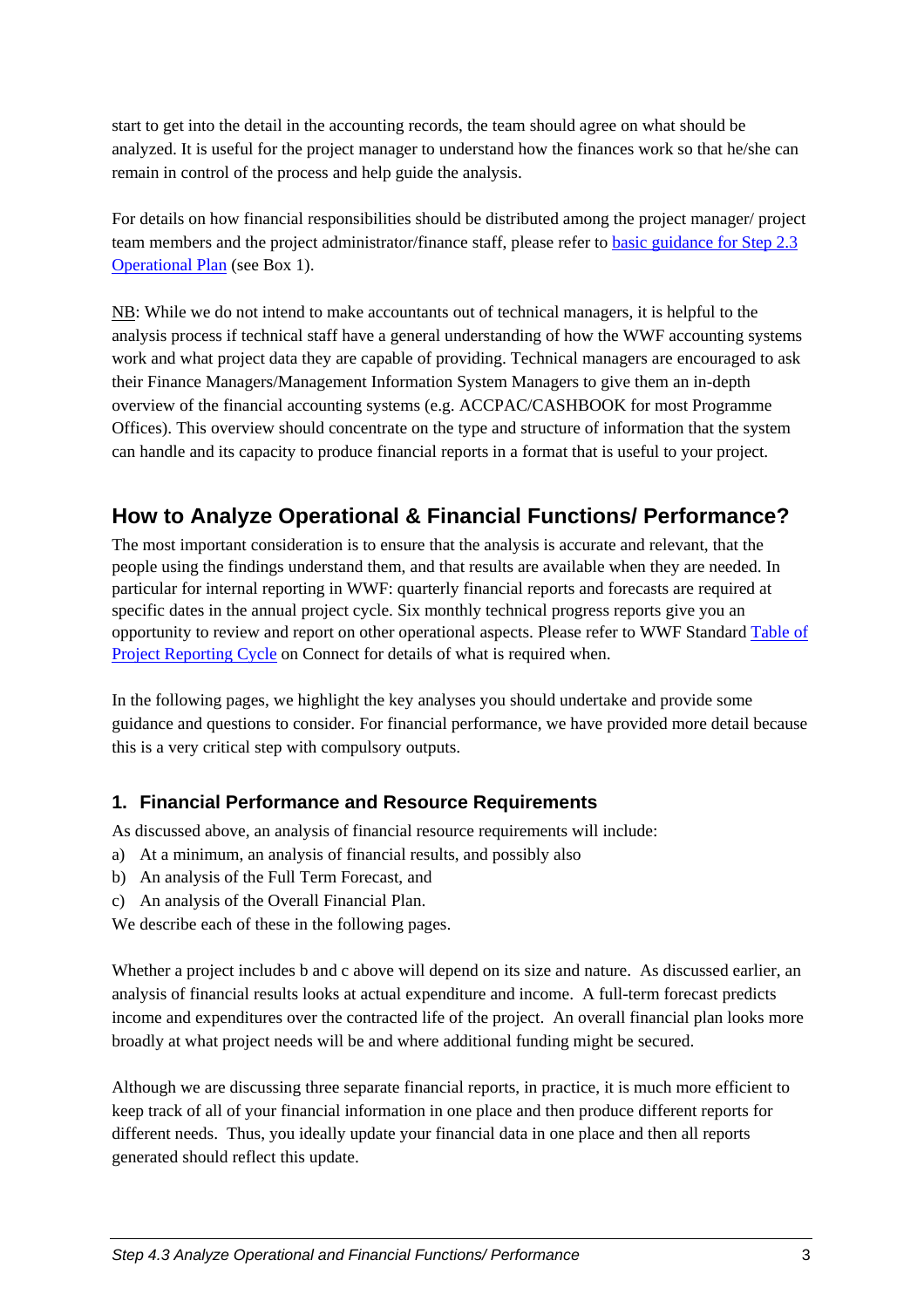## *1a. Financial Results*

The basic guidance below focuses on WWF's reporting standards, namely a quarterly analysis/ report of financial data. In some cases, reporting requirements may differ for external donors. A project manager should consider the project's financial progress on about a monthly basis, in order to have a clear idea about what is causing the budget variances.

In WWF, the required outputs are:

- Actual income and expenditure reported each quarter using the R3 template
- Forecast income and expenditure reported at the end of O2 and O3 using the R3 template
- Variance Analysis reported at the end of Q2 and Q3 using "Notes to the R3"

Links to the R3 template on Connect and related documents are provided here:

- WWF Standard [Project Financial Quarterly Financial Report](https://intranet.panda.org/documents/document.cfm?uFolderID=52860&uDocID=54603) ("R3" and "Notes to the R3")
- [R3 Calculation: Budget versus Forecast](https://intranet.panda.org/documents/document.cfm?uFolderID=52860&uDocID=61808)
- [R3 Questions & Answers](https://intranet.panda.org/documents/document.cfm?uFolderID=52860&uDocID=54603)

The basic steps for analyzing financial results follow:

#### **Step 1: Provide draft financial results**

The project administrator/finance staff should provide the draft financial results (income, expenditure and forecast for the year, where applicable) to the project manager and other project staff at the end or each quarter (right after the quarter's closing). The data should be summarised using the WWF Standard [Project Quarterly Financial Report](https://intranet.panda.org/documents/document.cfm?uFolderID=52860&uDocID=54603) (R3). Raw data should also be available for review. A forecast is a projection of the financial results of the project, covering a reporting period (in this case a financial year). This is usually compiled using actual figures for the period from the start of the year to the date of the forecast, plus an estimate of the figures for the period from the date of the forecast to the end of the year. A simple multiplication process may suffice at this stage (e.g. data for one quarter can be multiplied by 4, data for two quarters can be multiplied by 2, etc.).

#### **Step 2: Analyze financial performance**

The project manager and project administrator, together with other project and financial staff as necessary, should review the draft financial results.

#### *Actuals (R3)*

You should make the following checks:

- Check that payments charged and income received belong to the project
- Make any corrections to the accounts as necessary

#### *Forecast the full year (R3)*

Review the accuracy of the forecast figures.

Make sure that the forecast figures include any important expenditure timed to occur in a subsequent quarter or expenditure that has been high but is now reduced.

#### *Variances ("Notes to the R3")*

Using the draft R3 report, and any more detailed reports, identify key variances between actuals and your budget. Consider them in light of your project's workplan, staffing, and any changes encountered during the quarter under review.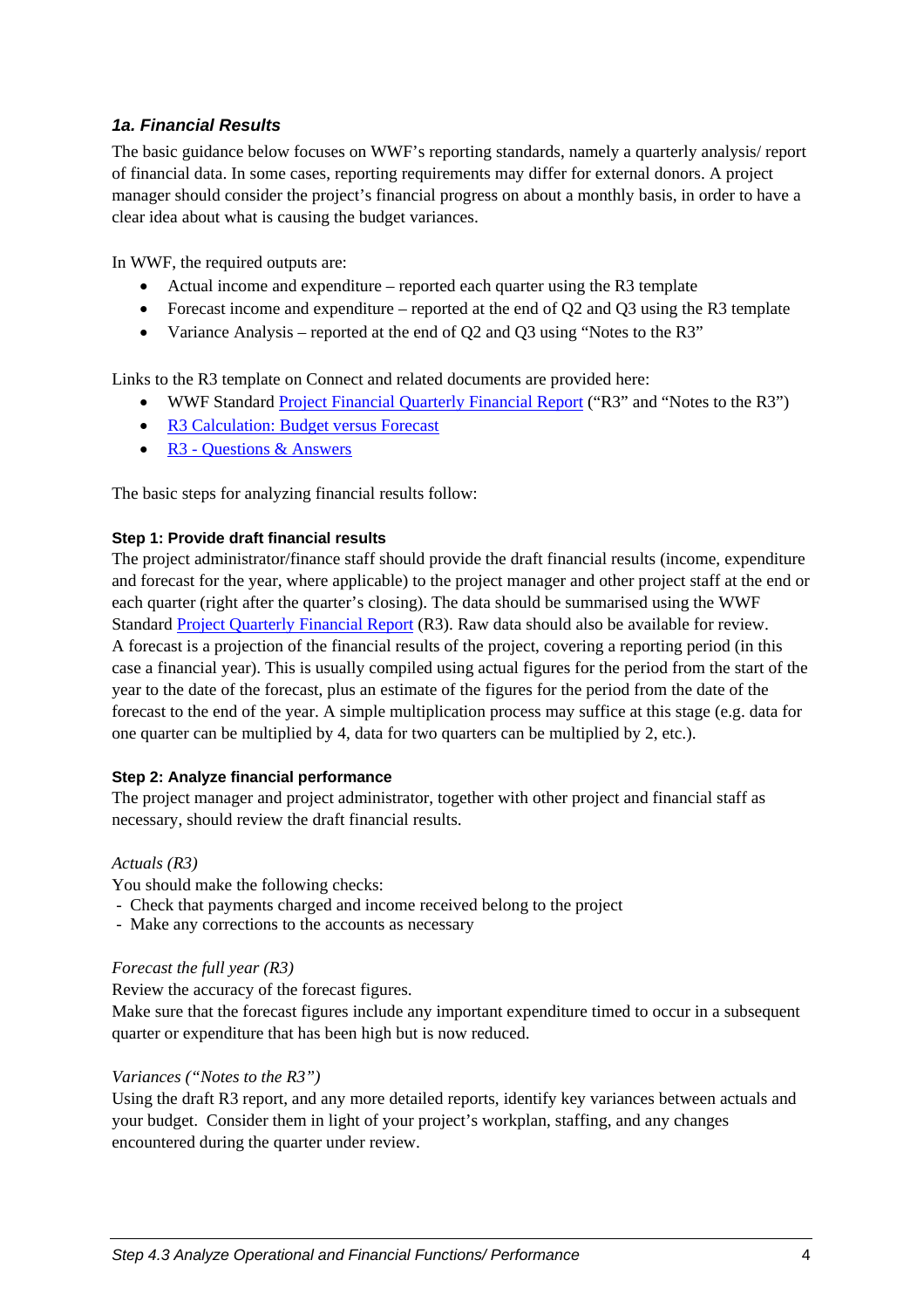Use the variance analysis spreadsheet ("Notes to the R3") to help you consider the following points:

- Is the project spending funds as initially planned?
- If not, what are the budget lines that differ from the initial plan?
- Why do they differ? (e.g. change in timing, higher/lower unit costs, better utilization of resources, etc.)
- How will this affect your ability to deliver the expected results within the agreed budget?
- If necessary, what measures can you undertake to rectify the situation?
- Does the budget need to be revised and approval sought from donors?

Your analysis may raise further questions to be investigated before you finalize the reports. For example, you may want to discuss with your finance staff the suitability of a detailed assessment of cash flow in order to identify with greater precision the extent and timing of any cash flow problems.

Be aware also of the possibility of foreign exchange rates losses or gains, in the case where the contracting currency is different from the spend currency.

### **Step 3: Agree on actions required ("Notes to the R3")**

Based on your analysis, prepare a commentary which will complete the financial report. This should be expressed, as far as possible, in terms of project activities and management actions. It will generally contain:

- An explanation of the variances;
- A summary of the problems identified; and
- A plan setting out the proposed solutions to the problems, the person(s) who will initiate each proposed solution, and the date by which your team hopes it will be achieved.

The "Notes to the R3" worksheet provides an indicative format for this qualitative reporting.

#### **Step 4: Communicate with partners and donors**

You should submit your financial and technical reports by the required dates. Where relevant, make key issues clear to your partners and donors.

## *1b. Full Term Forecast*

A Full Term Forecast of income and expenditure is a mandatory annual requirement in WWF (same timing as the Q3 financial report) for multi-year projects. The basic process is summarised below. Click here for the [Full Term Forecasting Template](https://intranet.panda.org/documents/document.cfm?uFolderID=52861&uDocID=54604) and the [Full Term Forecasting Standard.](https://intranet.panda.org/documents/document.cfm?uFolderID=52861&uDocID=54604)

The Full Term Forecast is designed to:

- Help plan and manage carry-forward balances:
- Support longer term funding across the network;
- Address donors' information needs to plan fund allocations; and
- Enable implementers to plan and monitor progress against secured funding.

*For projects funded on an annual basis*: The full-term forecast is a forecast for the following financial year (i.e. effectively the same as a one year budget).

*For projects funded by a multi-year contract* (even if there is one year or less remaining): The fullterm forecast is a forecast over the time period necessary to accomplish the contracted project activities. Note that a full-term forecast only shows the **contracted income** (as opposed to potential,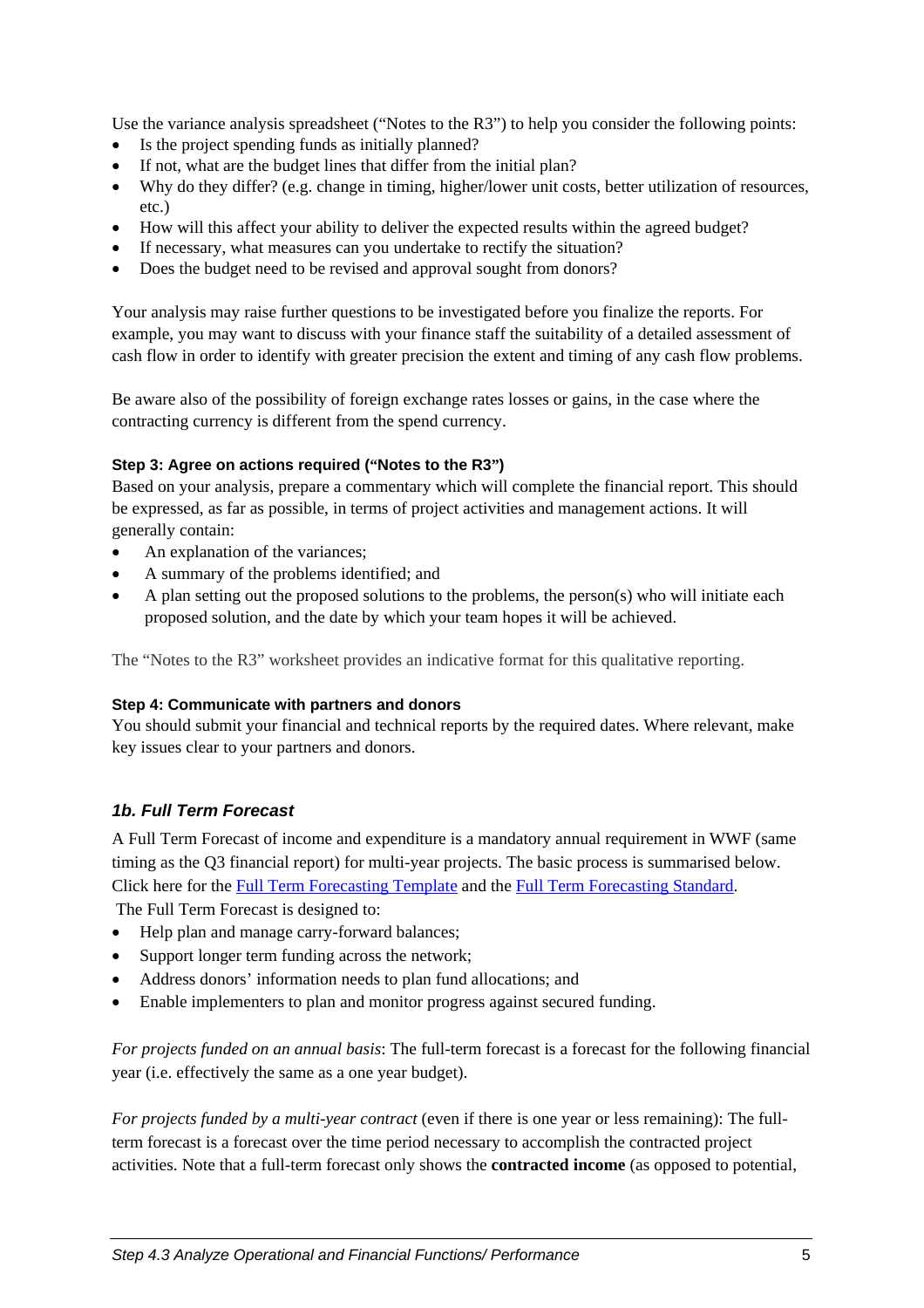<span id="page-7-0"></span>but not contracted, income).

You should submit your full term forecast by updating the "Secured" information in the funding screen of the WWF Project Database. Two documents are required:

- A completed [Full Term Forecasting Template](https://intranet.panda.org/documents/document.cfm?uFolderID=52861&uDocID=54604) (a schedule with the same budget lines as the R3) displaying:
	- o Actual income and expenditure for the preceding years;
	- o Forecast income and expenditure for the current and following years; and
	- o Totals for current full term forecast versus the initial full term budget.
- A narrative recording explanations and assumptions made to produce the forecast.

*NOTE: remaining balances at the end of Q4 which were not planned through the Full Term Forecasting process at the end of Q3 may be lost.*

## *1c. Overall Financial Plan*

As noted above, your analysis of financial performance and your Full Term Forecast assess your situation only against contracted income.

Clearly it may also be important to periodically review your overall financial plan (if this is different from your contracted plan), taking account of future potential activities. Essentially this means you need to review your broad financial needs assessment (or financial model) from [Step 2.3](https://intranet.panda.org/documents/folder.cfm?uFolderID=60980) and decide what action is required. Issues to be addressed may include:

- Funding gaps;
- Simplification of funding arrangements (e.g. simplifying management of restricted and unrestricted funds);
- Timeframe and sustainability of funding arrangements.

## **2. Human Resources and Other Capacity**

You should have carried out an assessment of human and other capacity in [Step 2.3](https://intranet.panda.org/documents/folder.cfm?uFolderID=60980), and developed plans to build capacity in Step 3.3. As with any other plan, you should monitor the progress of your capacity building actions and make any adjustments necessary. Periodically, perhaps once a year, you should review your capacity more formally, especially in cases where:

- You intend to make major changes to your action plan; or
- You are finding there are significant capacity issues.

You can carry out the same capacity assessment process as you did in [Step 3.3.](https://intranet.panda.org/documents/folder.cfm?uFolderID=60983) You may find that in the light of your implementation experience, your understanding of the capacity issues is different this time. For example, you will now know much more about the capacity of your project team, your office, your partners, and the WWF Network and how you are all working together. There may also be new opportunities to build capacity.

You should report any key points from your analysis in the technical progress report and elsewhere as necessary.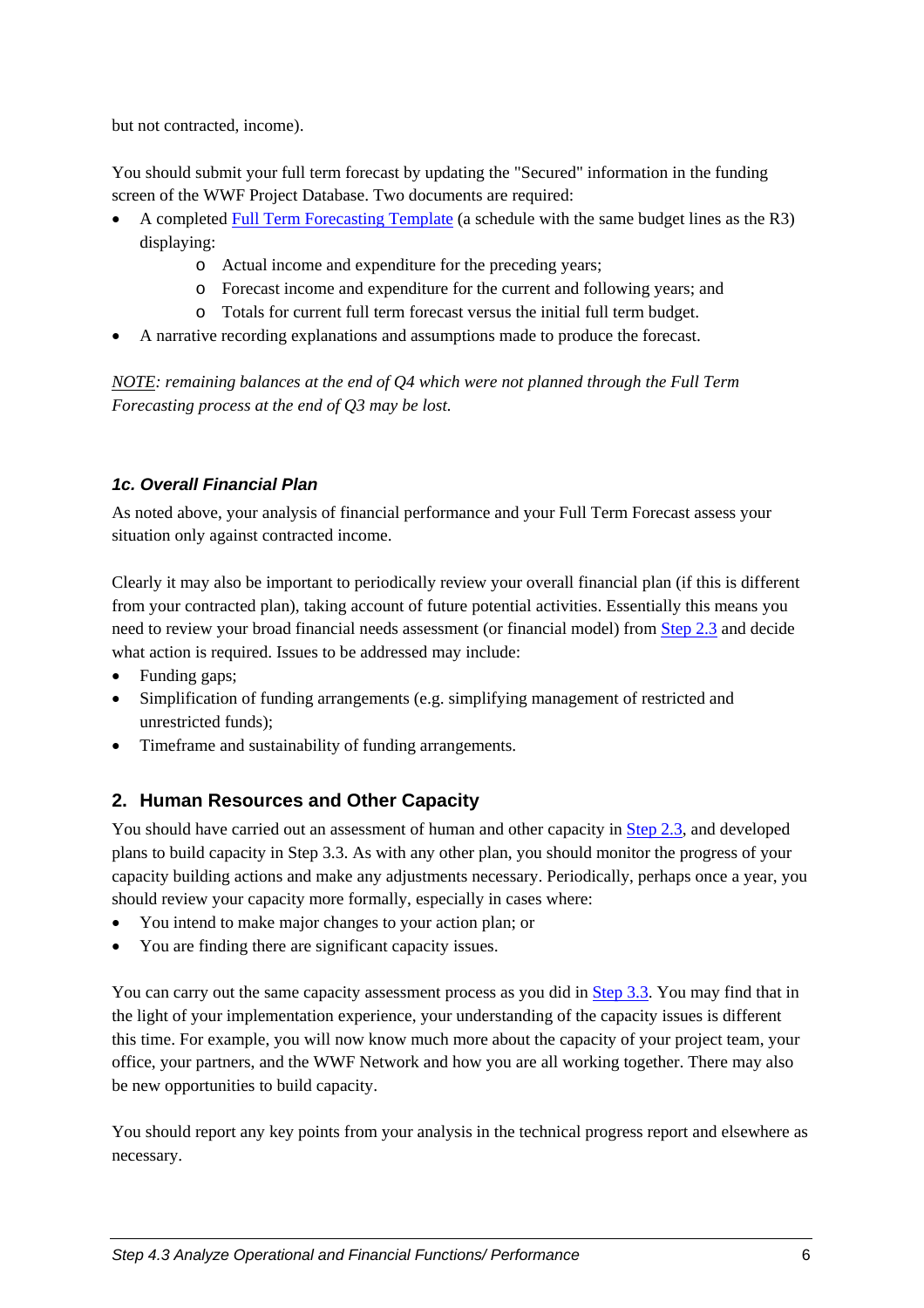## <span id="page-8-0"></span>**3. Risk Assessment and Mitigation Strategy**

As you implement your project, you should monitor each risk, ranking and mitigation strategy that you identified in [Step 2.3.](https://intranet.panda.org/documents/folder.cfm?uFolderID=60980) You may be using the [Risk Assessment and Mitigation Template](https://intranet.panda.org/documents/folder.cfm?uFolderID=60980) to track your progress.

Periodically (once or twice per year) you should formally review your risk assessment and mitigation strategy, and consider questions such as:

- Has the risk mitigation strategy been used/ followed? If not, why?
- Have any risks reduced to such an extent that they may now be removed from the list? (Is this based on evidence or opinion or both?)
- Have any risks increased to such an extent that new action is required?
- Are there any new risks that should be added to the list?

Again, you should report any key points from your analysis in the technical progress report and elsewhere as necessary.

## **4. Sustainability, Project Lifespan and Exit Strategy**

Periodically, perhaps once a year or when coming up to key decision points, you should reconsider the long term future of the project in terms of sustainability, estimated project lifespan and exit strategy. You should review the guidance on this subject in [Step 2.3 Operational Plan](https://intranet.panda.org/documents/folder.cfm?uFolderID=60980) and ask the same questions as in your original assessment of these factors. In fact, you may now be able to answer these questions much better than before, due to the knowledge and experience you have gained from implementation.

You should then decide what action is required such as:

- Making the project results more sustainable;
- Stopping activities;
- Handing over activities to a partner; and/or
- Adjusting the expected lifetime of the project

To make such changes often requires clear and careful communication, in order to maintain positive relationships with project team members, partners and other key stakeholders. See also [Step 4.4](https://intranet.panda.org/documents/folder.cfm?uFolderID=60988)  [Adapt Your Plans and Budgets](https://intranet.panda.org/documents/folder.cfm?uFolderID=60988) for further guidance on this.

# **Examples**

Click here for [examples of R3s and Full Term Forecasts](https://intranet.panda.org/documents/folder.cfm?uFolderID=60987) and here for [examples of Technical Progress](https://intranet.panda.org/documents/folder.cfm?uFolderID=74946)  [Reports](https://intranet.panda.org/documents/folder.cfm?uFolderID=74946). Many more examples may be found in the Project Database on Connect.

## **WWF Standards, Recommended Best Practices and Templates**

## **Related Programme Standards**

- $\geq$  [2.3 Operational Plan](https://intranet.panda.org/documents/folder.cfm?uFolderID=60980)
- $\geq$  [3.1 Workplans and Budgets](https://intranet.panda.org/documents/folder.cfm?uFolderID=60981)
- $\triangleright$  [4.2 Analyze Results and Assumptions](https://intranet.panda.org/documents/folder.cfm?uFolderID=60986)
- $\geq 4.4$  Adapt your Plans and Budgets